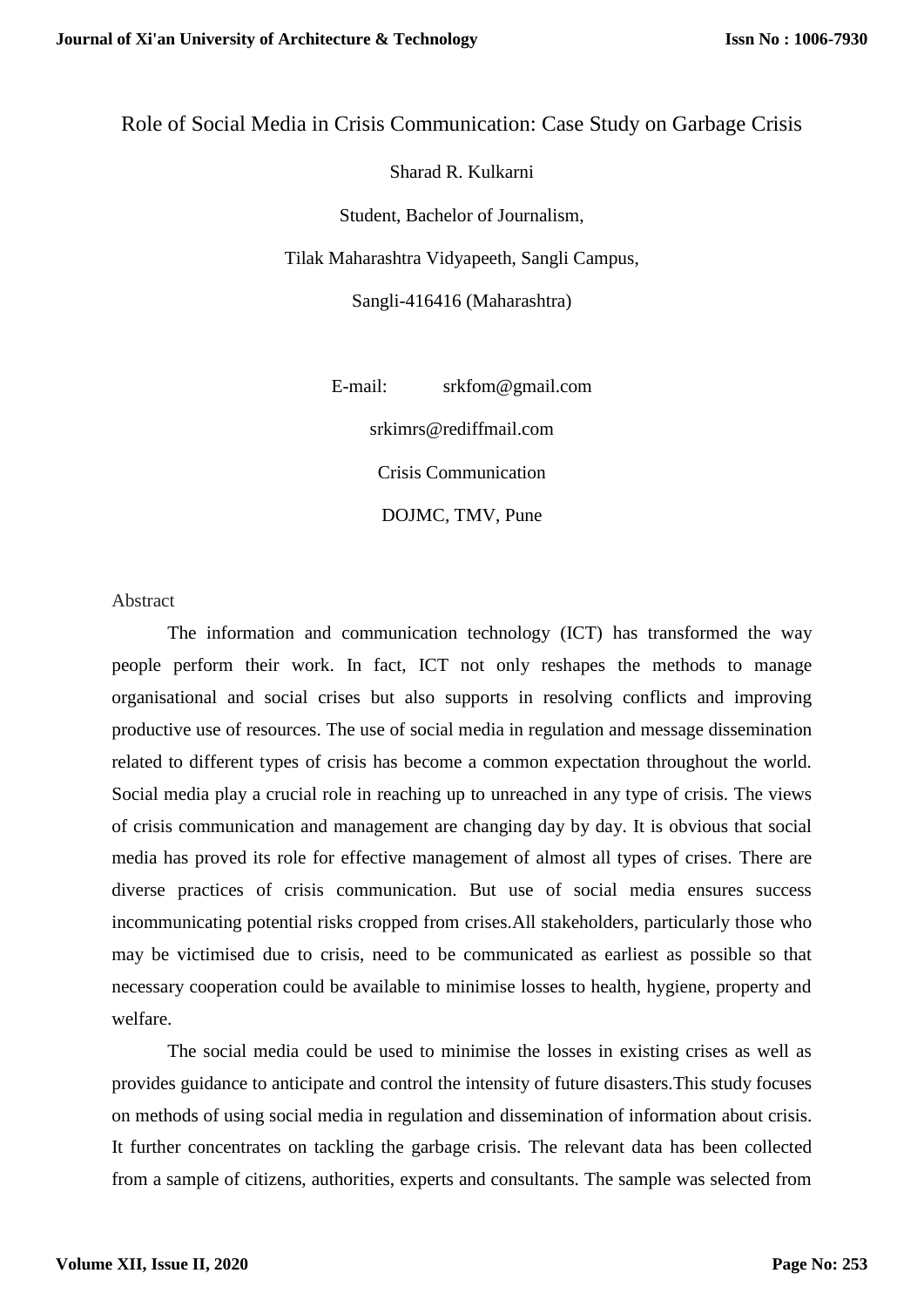the people living in Sangli city located in Southern Maharashtra. The paper highlights on the practices observed in the study area. Some suggestions are also given towards the best methods for mitigation of risks and crises communication.

The use of social media for a various objectives could be advantageous to individuals, and other stakeholders of the society like small groups/committees, firms, and entities of local government authorities.

\_\_\_\_\_\_\_\_\_\_\_\_\_\_\_\_\_\_\_\_\_\_\_\_\_\_\_\_\_\_\_\_\_\_\_\_\_\_\_\_\_\_\_\_\_\_\_\_\_\_\_\_\_\_\_\_\_\_\_\_\_\_\_\_\_\_\_\_\_\_\_\_\_\_\_

Keywords: Social Media, Crisis Communication, Garbage, ICT, Risk mitigation

#### **1. Introduction**

Advanced information and communication technology (ICT) has transformed the pattern of our livelihood and carrying businesses. In fact, ICT has proved its significance in settling organizational crises by dealing with resolving conflicts and improving productivity. The advancement of mobile media suchas smart phones integrated with Internet access and digital video equipment are simplifying the complex communication systems and the methods to interact with each another. Research studies have observed that majority of youths who trust on online communication are using forums like blogs, social networking sites, online videos, text messaging, and other communication formats. Thesocial media forums are available mostly free for expressing ideas, opinions, and thoughts related to crucial national, social and organizational issues. According to diffusion of innovation theory, there is need to share information in crisis. During crisis each one should think "out of the box" and bring something innovative to overcome challenges. Effective communication is essential to pass on information and ideas to all stakeholders for fighting with crises. Crises are the types of events that activate their classification. Crises are normally negative; and categorised according to the causes of events.

The objective of this research paper is to examine the extent to which people in study area assigned responsibility to the government agencies. It also identifies the effect of this tendency on their behavioural approaches.In addition, the study looks the use of social media in governanceand crisis communication to minimise latent risks of garbage crises. The focus is on establishing a link between crisis response strategies and the garbage crisis.

### **2. Literature Review**

Crisis communication develops a feeling of fear and risk in individuals who may lose interest and trust in the establishment. As viewed by Barton ( 2001), a crisis imposes harm on the governing agencies as the negative information has been generated about these agencies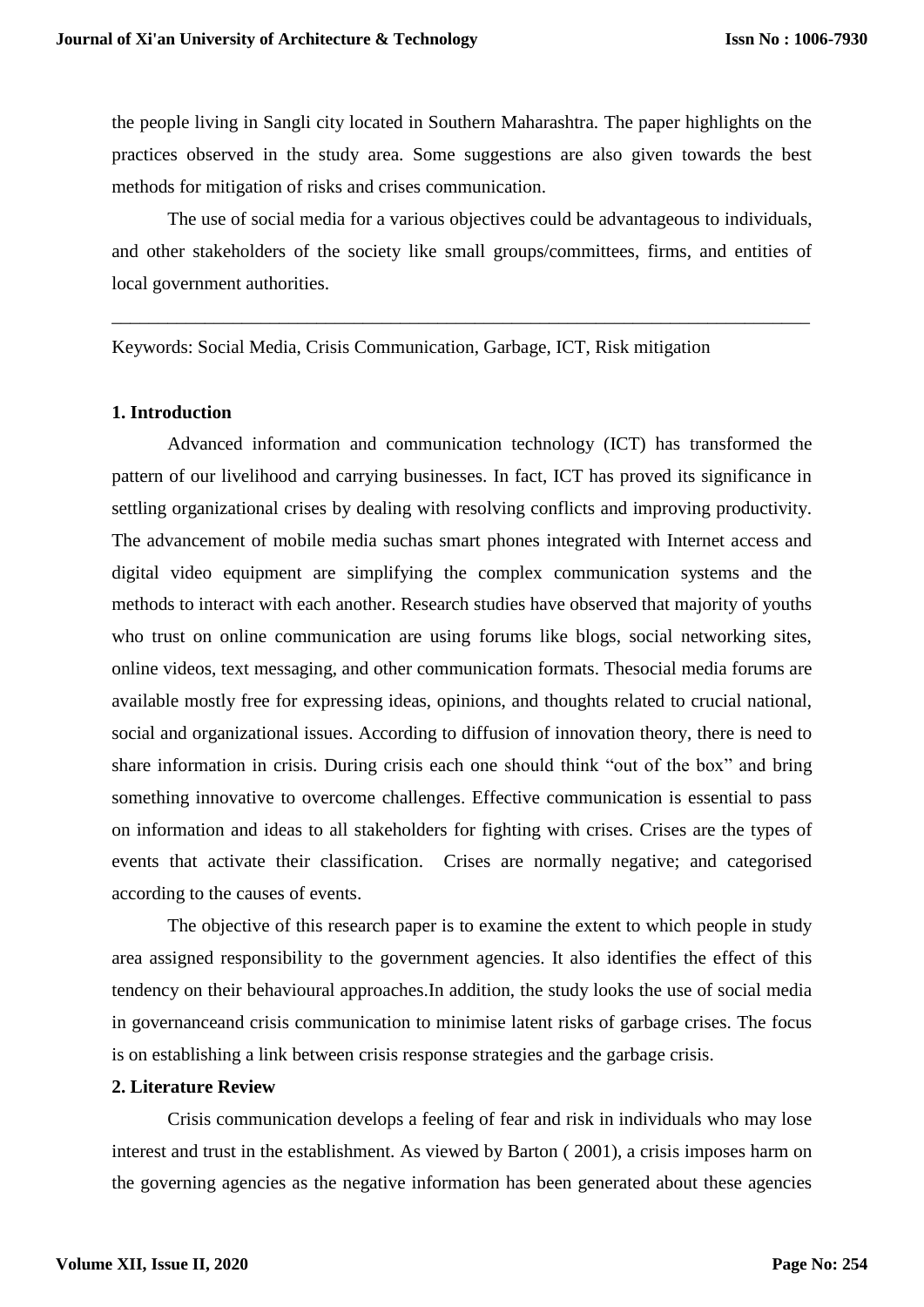Crises are classified mainly into two categories either operational crises or reputational crises (Sohn&Lariscy, 2014). Crisis communication is valuable as it enhances preparedness and response and helps to raise the level of awareness of citizens and their ability totake the necessary measures. Coombs, (2014) definescrisis as a significant danger to operations or reputations that can have negative effects if not handled properly. A crisis may result into three related hazards including public safety, financial erosion, and reputational loss.

Governance consists of the logic of action and the causal relations between structures, interests and interactions (Kooiman, 2007). This concept has shifted from the societal to the organizational level.Linke andZerfass(2013) advocated the concept of social media governance. Social media impliedeither formalor informal structures, which monitor the actions of members within the social network. The practice of social media governanceconcerns with two different aspects, namely, a concept of governance focusing only on social media policiesand a wider spectrum of governance based on broad regulatory frameworks.

Wendling, Radisch, and Jacobzone, (2013) enlisted different challenges related to the use of social media in circumstances of crisis communication. They include the challenge of multiple players and communication channels, transparency and reliability; damaging reputation; avoiding information overload; protecting privacy while sharing data; taking care of security issues; and informing those people who are unfamiliar with social media or don't use them at all and assessing theimpact of social media as well as traditional media.

#### **3. Research Methodology**

This study was based on a qualitative survey conducted across different areas of Sangli city. The sample comprised of 54 respondents (citizens, authorities, experts and consultants) was used for this study. There was equal representation of male and female citizens. Descriptive statistics were used to assess respondents' effectivenesson a fivepoint scale from 1 (low effectiveness level) to 5 (high effectiveness level).

#### **3.1. Objectives**

The current study was focused on following objectives.

- 1. To identify application of social media in crisis communication
- 2. To understand how respondents perceive social media for crisis communication
- 3. To examine the correlation between crisis communication and social media

## **3.2. Hypothesis**

H0: Social media could not be used significantly for effective crisis communication H1: Social media could be used significantly for effective crisis communication.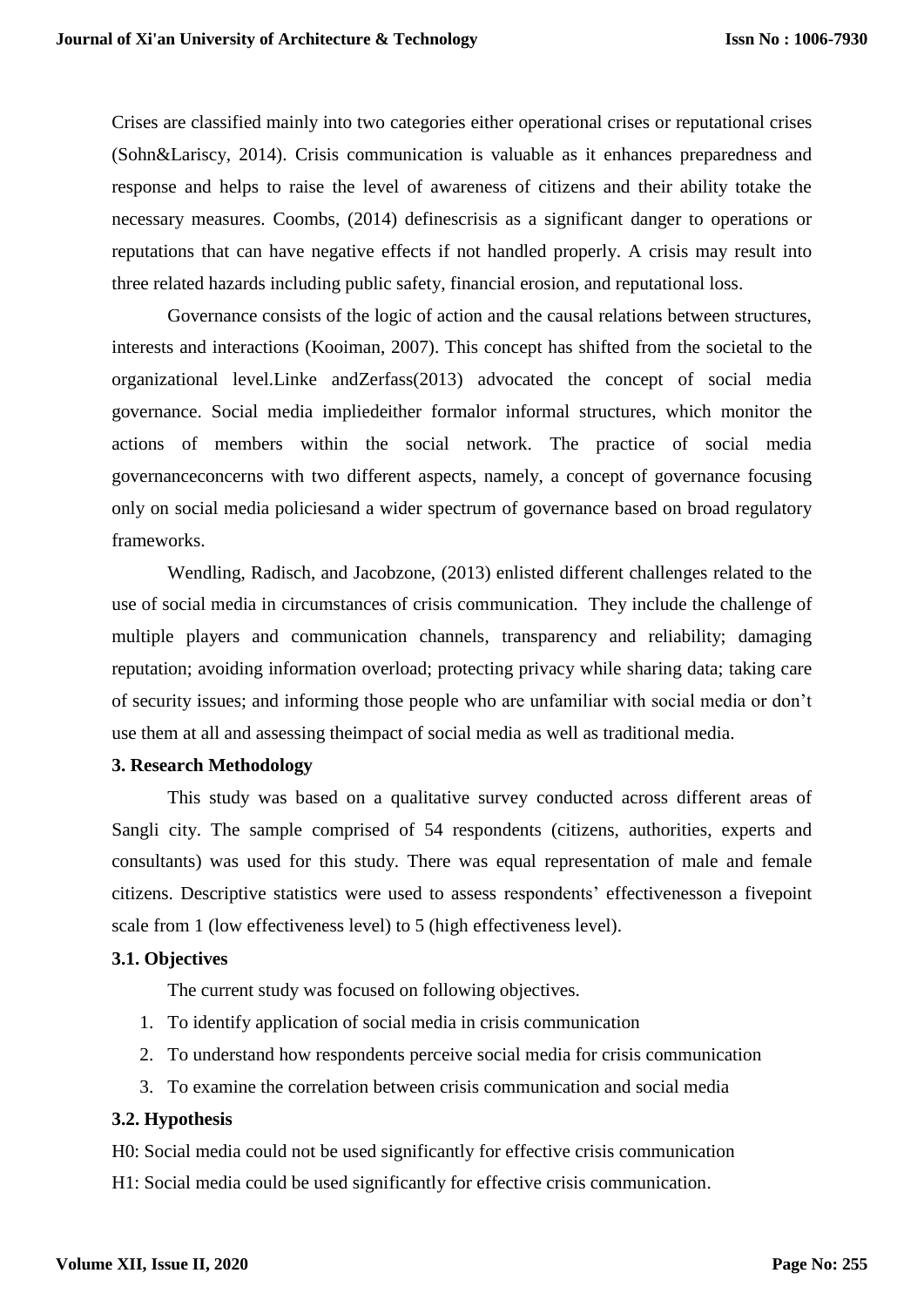# **3.3. Hypothesis Testing**

Chi square test is applied to examine the hypothesis.

## **4. Data Analysis**

## **4.1. Social Media Dimensions**

Respondents were asked about various dimensions of social media whichthey felt relevant in minimising the garbage crisis. Their opinions are represented in Table 1,

| Sr. | Dimension            | Male |       | Female |       | Average |
|-----|----------------------|------|-------|--------|-------|---------|
| No. |                      | No.  | $\%$  | No.    | $\%$  | $\%$    |
| 1   | Knowledge            | 16   | 59.26 | 19     | 70.37 | 64.82   |
| 2   | Governance           | 20   | 74.08 | 16     | 59.26 | 66.67   |
| 3   | Transparency         | 18   | 66.67 | 24     | 88.89 | 77.78   |
| 4   | <b>Trust</b>         | 21   | 77.78 | 25     | 92.59 | 85.19   |
| 5   | Confidence           | 15   | 55.56 | 17     | 62.96 | 59.26   |
| 6   | <b>Effectiveness</b> | 18   | 66.67 | 21     | 77.78 | 72.22   |

# **Table 1 Social MediaDimensions**

Both male and female respondents emphasised on trust as significant dimension of social media, (85%). It was followed by transparency (78%) and effective application of the technique (72%). The need of internal and external monitoring was recorded by 67% respondents. The knowledge about different social media platforms and confidence level were adjudged as required dimensions by 65% and 59% respondents respectively.

# **4.2. Attributes towards Social Media**

Further, the respondents were askedabout attributes for effective use of social media in carrying out the work of garbage clearance. Different attributes related to use of social media and corresponding responses are compiled through Table 2.

| Sr. | Attribute<br>No. | Male |       | Female |       | Average |
|-----|------------------|------|-------|--------|-------|---------|
|     |                  | No.  | %     | No.    | $\%$  | $\%$    |
|     | Framework        | 20   | 74.07 | 20     | 74.07 | 74.07   |

**Table 2 Attributes towards respect to Social Media**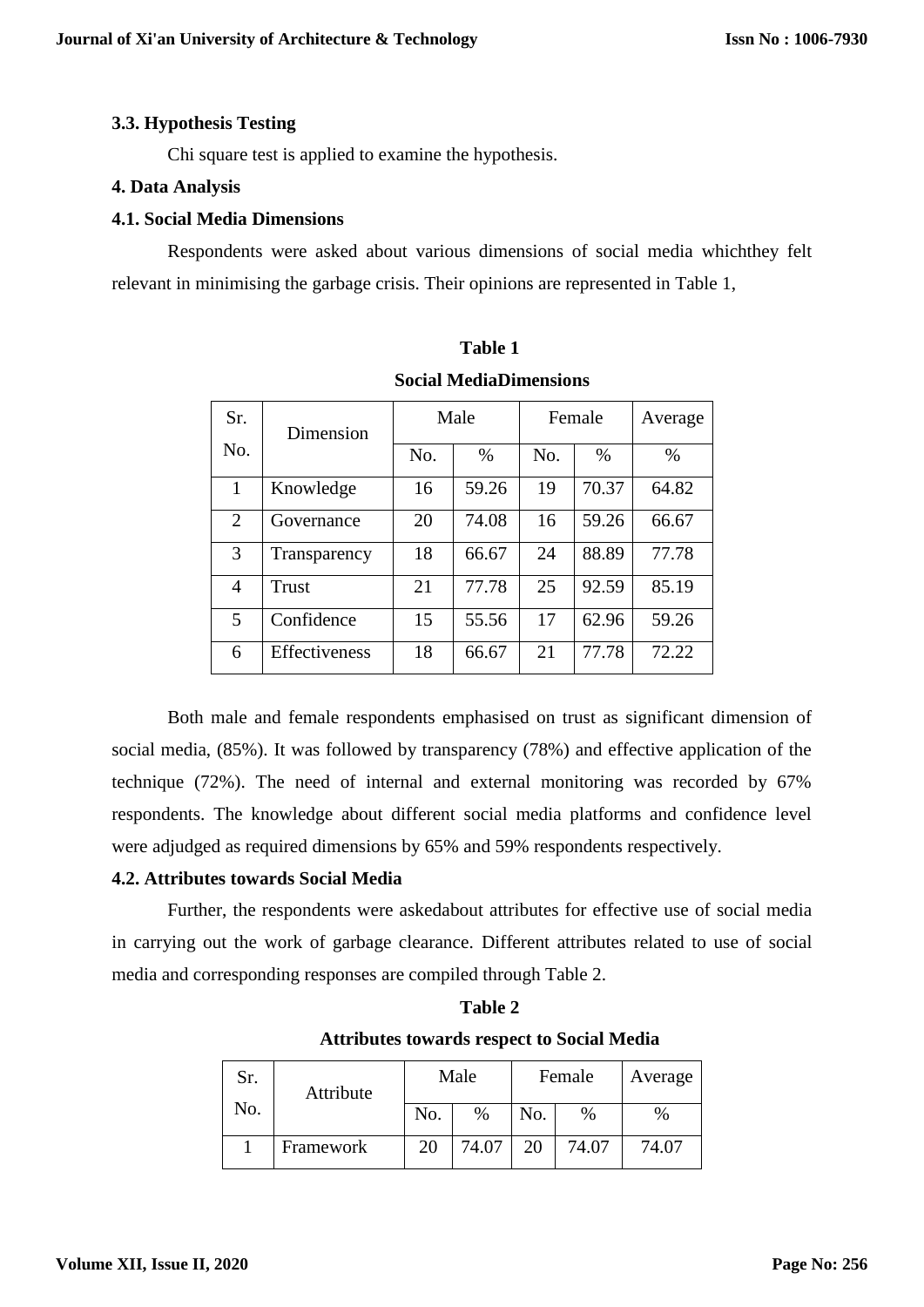| Legal Aspect    | 15 | 55.56        | 19 | 70.37 | 62.96 |
|-----------------|----|--------------|----|-------|-------|
| Differentiation |    | $14$   51.85 | 17 | 62.96 | 57.41 |
| Evaluation      | 16 | 59.26        | 15 | 55.56 | 57.41 |

The knowledge about framework of social media was considered most important by 74% respondents. About 63% participants highlighted the need of knowledge regarding legal aspects associated with social media. Understandings about how social media is different from conventional media as well as methods to evaluate outcomes were considered significant by 57% citizens.

# **4.3. Crisis Communication Expectations**

The successful crisis communication has certain expectations. The five most relevant expectations for successful crisis communication with responses are displayed in Table 3.

| Sr.            | Expectations   | Male |       | Female |       | Average |
|----------------|----------------|------|-------|--------|-------|---------|
| No.            |                | No.  | $\%$  | No.    | $\%$  | $\%$    |
| 1              | Carefulness    | 23   | 85.19 | 17     | 62.96 | 74.07   |
| $\overline{2}$ | Responsibility | 24   | 88.89 | 15     | 55.56 | 72.22   |
| 3              | Credibility    | 21   | 77.78 | 20     | 74.07 | 75.93   |
| $\overline{4}$ | Commitment     | 20   | 74.07 | 18     | 66.67 | 70.37   |
| 5              | Respect        | 22   | 81.48 | 24     | 88.89 | 85.19   |

### **Table 3**

 **Crisis Communication Expectations**

Due respect to the source and actual contents of information was given priority by 85% respondents. About 76% views were in favour of credibility. The careful narration of messages felt important by 74% answerers. The responsibility of disseminating right information and commitment towards positive results were considered important respectively by 72% and 70% respondents.

## **4.4. Presumptions for Social Media Use**

Effective results from application of social media are possible only under particular presumptions. Opinions related to presumptions are mentioned in Table 4.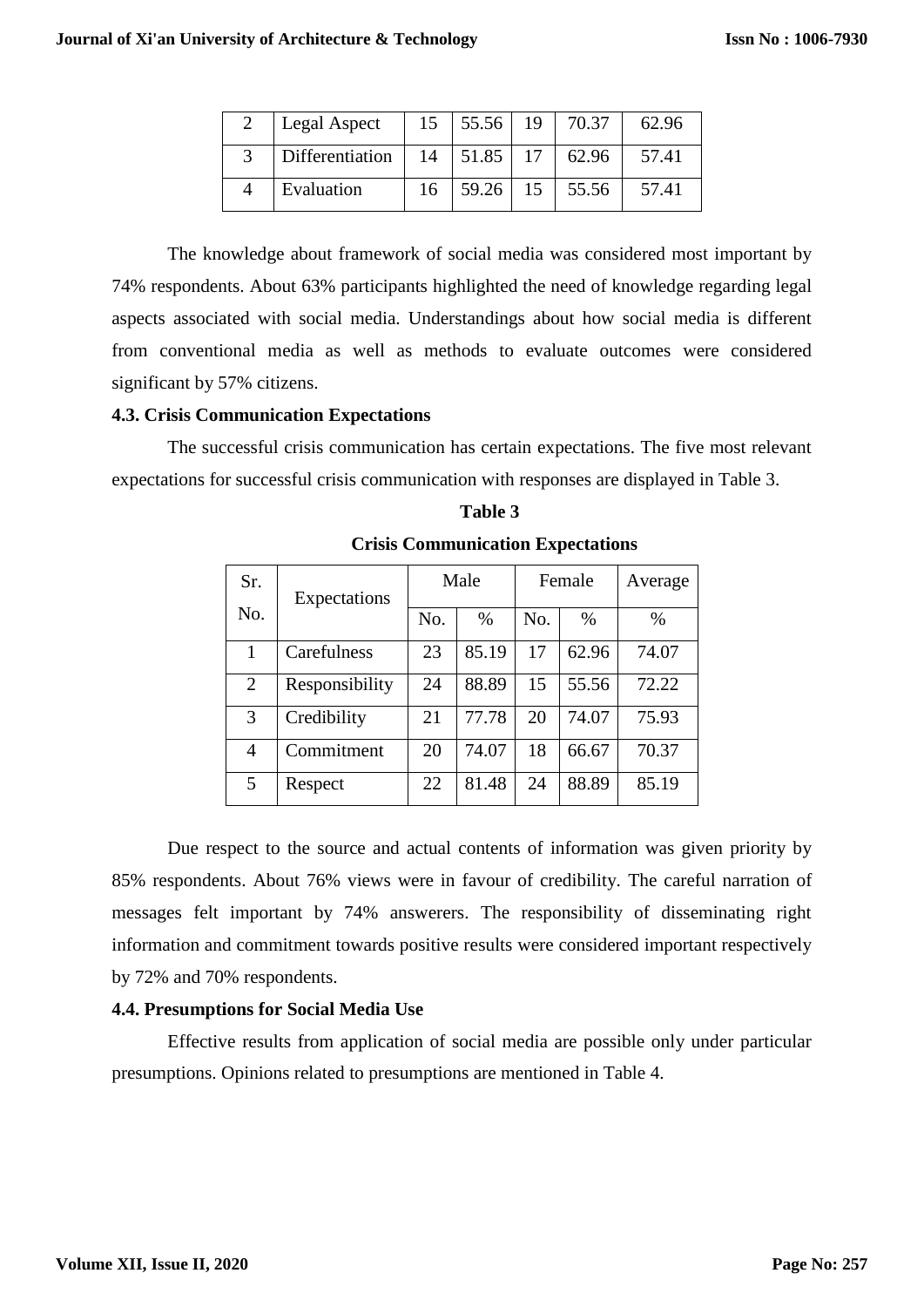| Sr.            | Presumptions   | Male |       | Female |       | Average |
|----------------|----------------|------|-------|--------|-------|---------|
| No.            |                | No.  | $\%$  | No.    | $\%$  | $\%$    |
| 1              | <b>Skill</b>   | 20   | 74.07 | 16     | 59.26 | 66.67   |
| $\overline{2}$ | Competency     | 21   | 77.78 | 19     | 70.37 | 74.07   |
| 3              | Responsiveness | 17   | 62.96 | 19     | 70.37 | 66.67   |
| 4              | Attentiveness  | 16   | 59.26 | 20     | 74.07 | 66.67   |
| 5              | Liability      | 13   | 48.15 | 21     | 77.78 | 62.96   |

**Table 4 Presumptions for Social Media Use**

Majority of respondents (74%) pointed out that competency need to be considered as main presumption while using social media. Ability to respond quickly, attentiveness of high level and skill were adjudged as equally important (67% each). The 63% citizens perceived liability as the presumption for use of social media.

# **5. Hypothesis Testing**

Eight elements (four each from social media and crises communication) were considered to examine the hypothesis as shown in Table 5. The opinions of respondents to corresponding questions were noted to deduce conclusion. These elements interpret the correlation between social media and crises communication.

# **Table 5**

| Sr.            | Elements       | Frequency | $[(O - E)^2 / E]$ |         |
|----------------|----------------|-----------|-------------------|---------|
| No.            |                | Observed  | Expected          |         |
| 1              | Skill          | 18        | 27                | 2.3704  |
| $\overline{2}$ | Competency     | 20        | 27                | 1.8148  |
| 3              | Responsiveness | 18        | 27                | 3.0000  |
| 4              | Attentiveness  | 18        | 27                | 3.0000  |
| 5              | Respect        | 23        | 27                | 0.5926  |
| 6              | Carefulness    | 20        | 27                | 1.8148  |
| 7              | Responsibility | 20        | 27                | 2.0833  |
| 8              | Credibility    | 21        | 27                | 0.1862  |
|                |                |           |                   | 14.8621 |

# **Hypothesis Testing**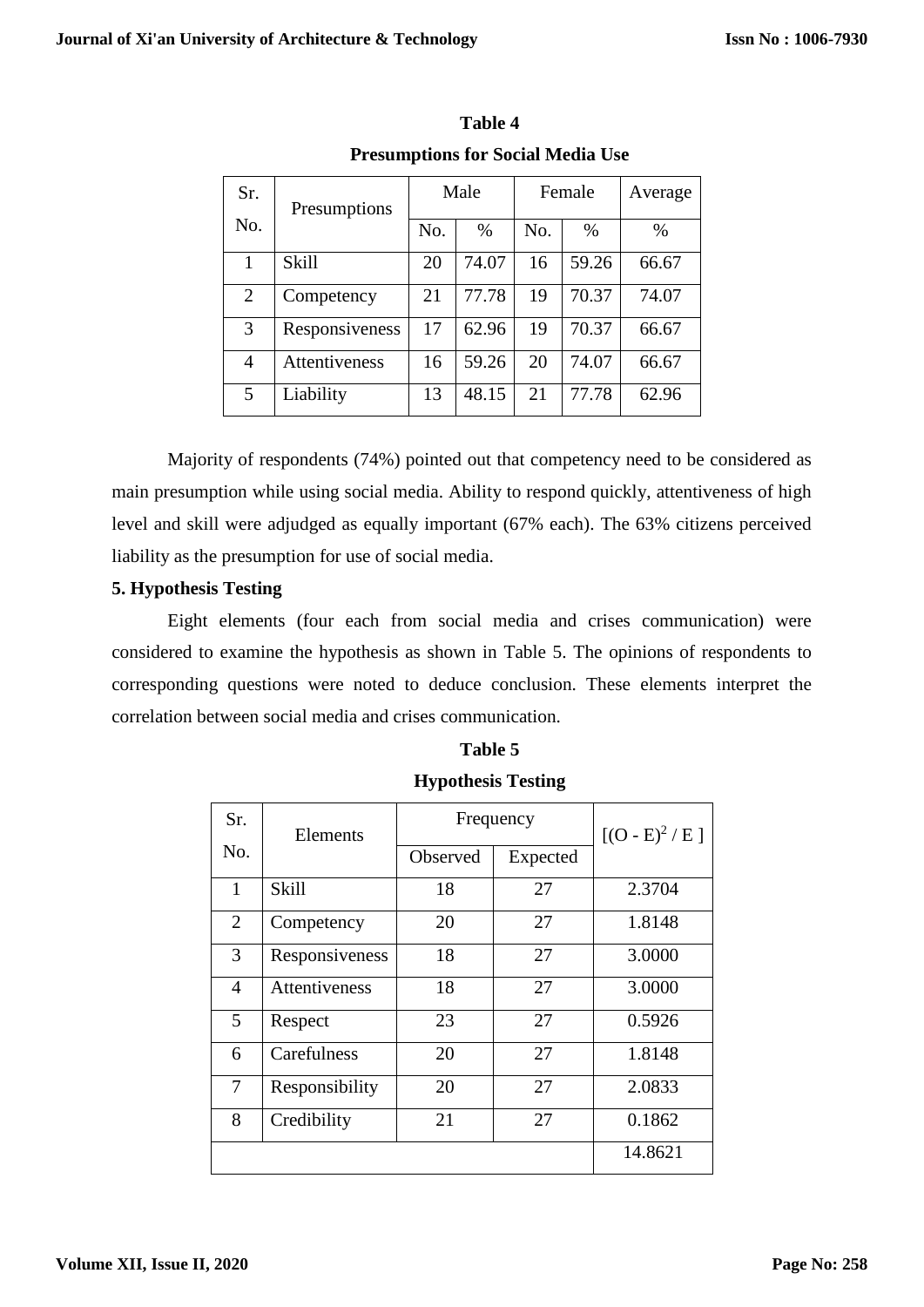As the observed chi-square value(14.8621) is greater than the critical value (14.067),the null hypothesis can be rejected. Hence it has proved that,

## '**Social media could be used significantly for effective crisis communication.'**

#### **6. Limitations and Scope for Future Research**

As this study has a relatively small sample sizeand was located only in a tiny geographical area, the results cannot be generalised for larger area. Different dimensions related to social media were limited. Few additional dimensions may improve the depth of the study. The more focus on understanding of social media approaches may be considered for future study. This study could be used to view a clear image of the connectivity between different sectors of the society

## **7. Conclusion**

Use of social media for different purposes has proved to be very fruitful to individuals, social groups, organisations, and government bodies. While crises start as bad risks, effective crises supervision can diminish the harm emanating from them and, in some cases, allow authorities and citizens to emerge stronger than before the crises.

It is evident that social media has been an effective tool for communication related to crises. Due to its massive reach and ability to convey real-time information, social media could drive the crises management effectively. But, lack of trainings and guidelines create major challenges for the use of social media as a successful management tool. Based on the results, this study proposes the need for implementing a systematic approach to improve the way citizens use social media during any crisis.

#### **References**

- 1. Bertot, Jaeger, & Grimes, (2010), 'Using ICTs to create a culture of transparency', Government Information Quarterly, 27(3), 264–271
- 2. Bonson, Torres, Royo, & Flores, (2012, 'Local e-government 2.0: Social media and corporate transparency in municipalities', Government Information Quarterly, 29(2), 123–132.
- 3. Graham, Avery,(2013), 'Government public relations and social media', Public Relations Journal, 7, 1–21.
- 4. Mauroner, Heudorfer, (2016), 'Social media in disaster management', International Journal of Emergency Management,12(2), 196.